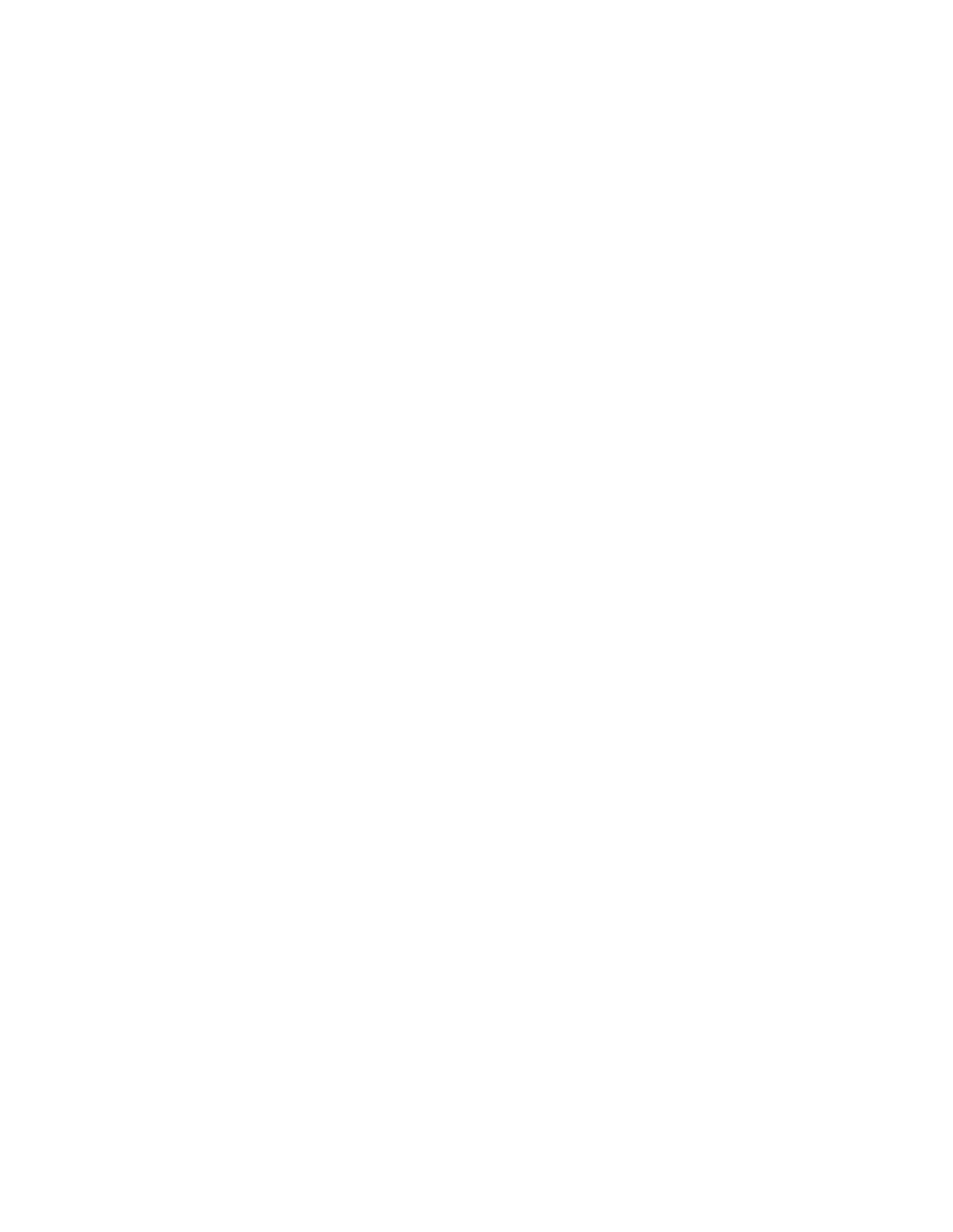### **STUDENT REGISTRATION FORM**

*Activity: SBFYC (Saved by Faith Youth Camp) June 20-24, 2022 at Webster Conference Center, Salina, Kansas Sponsored by Trinity Baptist Church, 16655 W Hwy 24, Wamego KS*

| Name:                                                                             | Check one: Male<br>Female                   |
|-----------------------------------------------------------------------------------|---------------------------------------------|
| Address:                                                                          |                                             |
| City / State / Zip Code:                                                          |                                             |
| Parent's Names:                                                                   |                                             |
| Parent's Phone Numbers:                                                           |                                             |
| Parent's Email:                                                                   |                                             |
| Church Name:                                                                      |                                             |
| Church City & State:                                                              |                                             |
| Do you have any special dietary or medical needs? Yes                             | No                                          |
| If yes, please explain:                                                           |                                             |
|                                                                                   |                                             |
| Check the grade you will be entering this fall:                                   |                                             |
| 7th<br>8 <sup>th</sup><br>9 <sup>th</sup><br>10 <sup>th</sup><br>11 <sup>th</sup> | 12 <sup>th</sup><br>Spring 2022 HS Graduate |
| T-Shirt Size (adult sizes):                                                       |                                             |
| Medium<br>X-Large<br>Small<br>∟arge                                               | XX-Large<br>XXX-Large                       |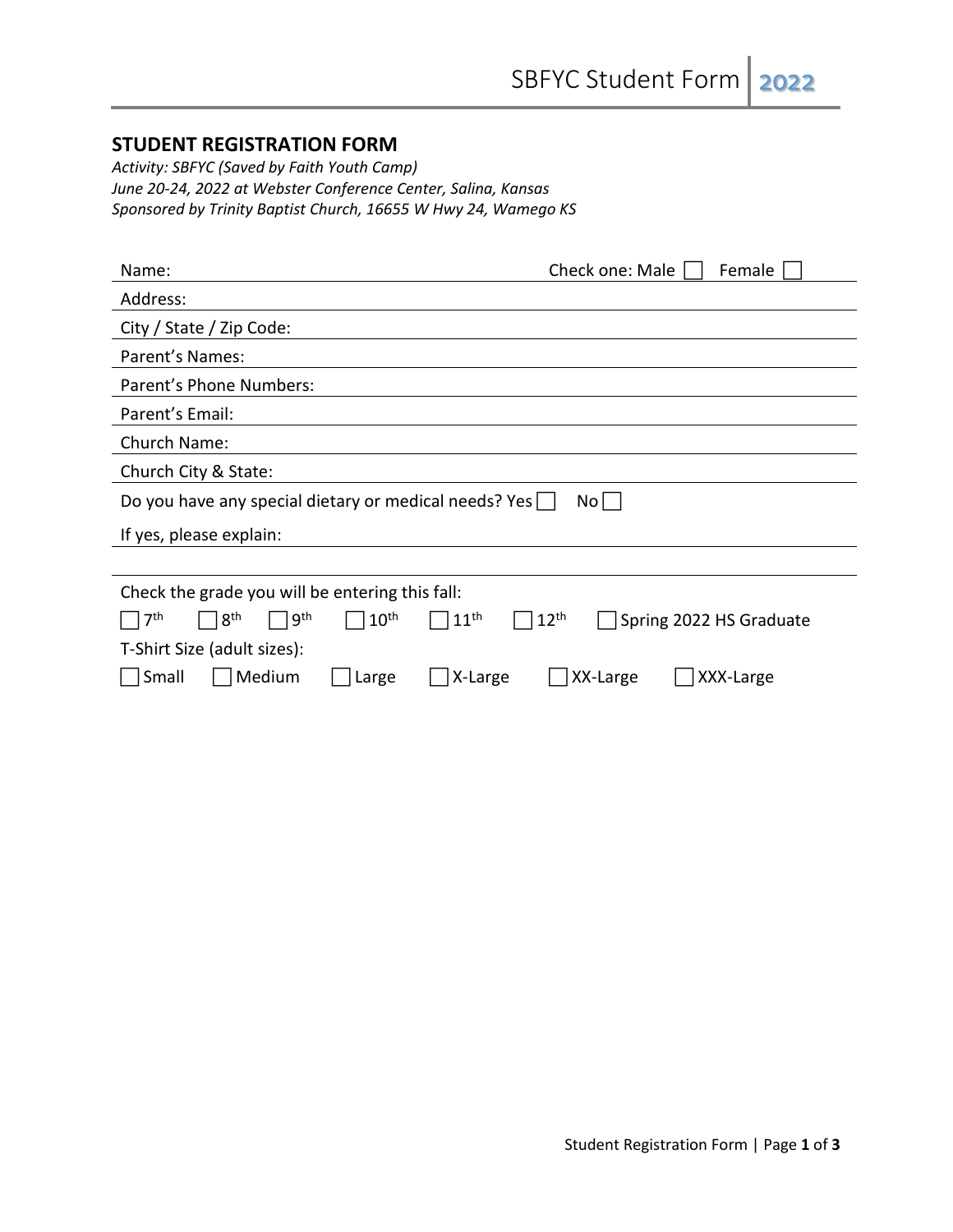## **STUDENT CONSENT & PARTICIPATION AGREEMENT**

*Activity: SBFYC (Saved by Faith Youth Camp) June 20-24, 2022 at Webster Conference Center, Salina, Kansas Sponsored by Trinity Baptist Church, 16655 W Hwy 24, Wamego KS*

**Student's Name:**

**Student's Address:**

**Church Name:** 

**Church City & State:**

#### **PARENT/GUARDIAN CONSENT AND PARTICIPATION AGREEMENT**

In consideration of my child, the same consideration of my child, the same consideration of my child, Baptist Church's camp activities and programs, I acknowledge that participation in the activity described above (SBFYC) involves risk to the participant and may result in various types of injury including, but not limited to, the following: sickness, exposure to infectious/communicable disease, bodily injury, death, emotional injury, personal injury, property damage, and financial damage.

I acknowledge and accept the risks of injury associated with participation and transportation to and from any and all activities and programs of Trinity Baptist Church. I accept personal financial responsibility for any injury or other loss sustained during the camp activities or programs of Trinity Baptist Church or during transportation to and from such activities and programs, as well as for medical treatment rendered to my child that is authorized by Trinity Baptist Church leaders, employees, volunteers, or agents. I specifically consent to allowing my child to be transported or receive emergency care and to be responsible for all financial charges for such emergency care. I release and promise to indemnify, defend and hold harmless Trinity Baptist Church, its leaders, employees, volunteers, and agents from any and all injury or loss resulting directly or indirectly from the camp activities and programs of Trinity Baptist Church or transportation to and from such activities and programs, whether such injury result from the negligence of Trinity Baptist Church, my child, or otherwise.

| Parents<br>Sign Here $\mathbb{N}$ | Parent/Guardian Signature | Date |
|-----------------------------------|---------------------------|------|
|                                   | Parent/Guardian Signature | Date |

#### **PHOTO/VIDEO RELEASE**

Trinity Baptist Church will be videotaping and photographing this event. By your attendance, you are granting permission to be photographed or videotaped while participating in SBFYC activities and programs. Photos or video footages may be used by volunteers and employees of Trinity Baptist Church in promoting the overall ministry of SBFYC and Trinity Baptist Church.



Parent/Guardian Signature \_\_\_\_\_\_\_\_\_\_\_\_\_\_\_\_\_\_\_\_\_\_\_\_\_\_\_\_\_\_\_\_\_\_ Date \_\_\_\_\_\_\_\_\_\_\_\_\_\_\_\_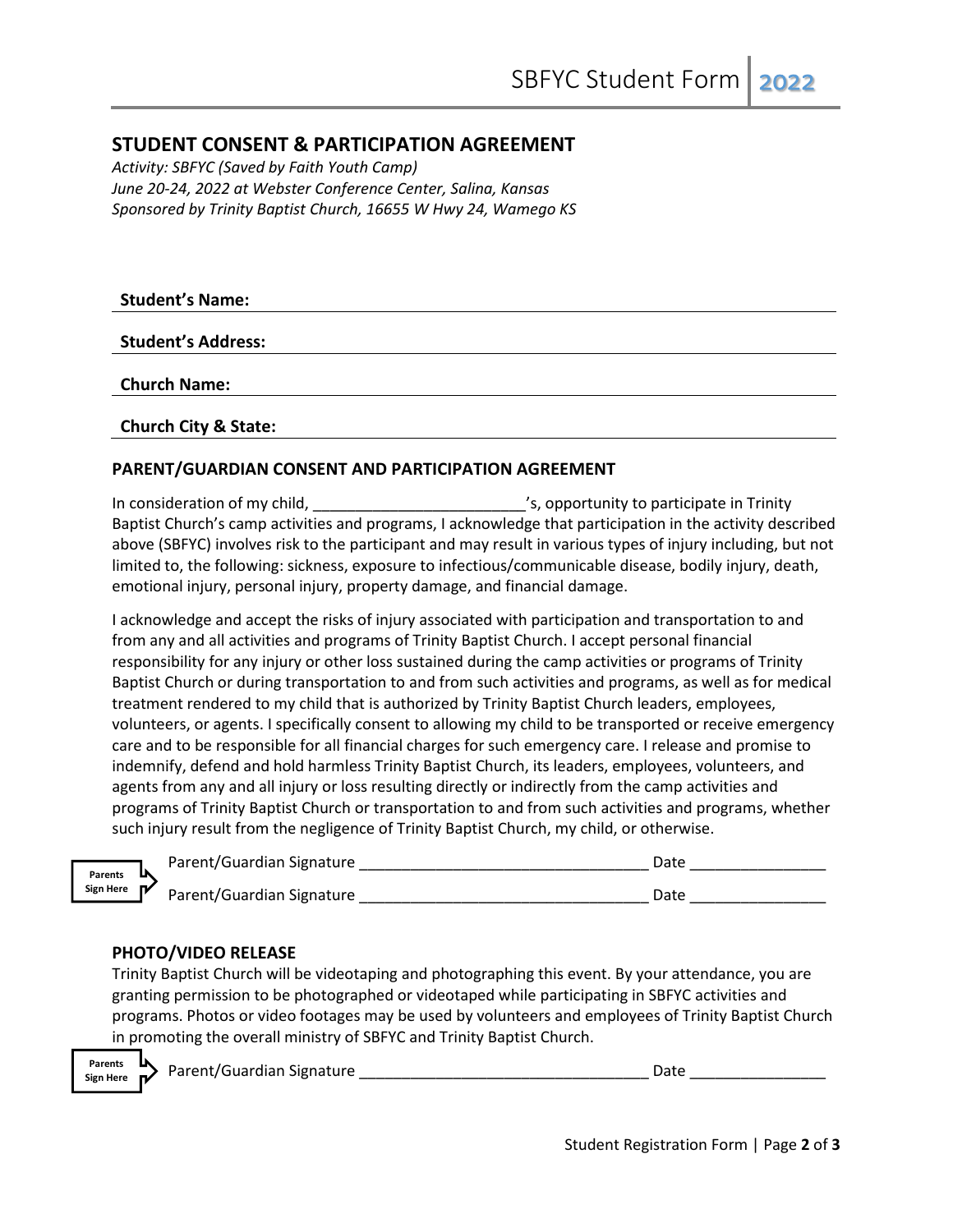## **BEHAVIOR POLICY & DRESS CODE**

Our camp is about one thing—God and His glory! We don't want things to be a distraction.

## **By attending SBFYC, you are agreeing that you will...**

- Listen to what all of the teachers, counselors, and leaders say to you.
- Be at scheduled activities on time (teaching time, Family Groups, meals, etc).
- Participate in all activities to the best of your ability.
- Follow all guidelines for the protection of all attending camp.

## **You are also agreeing that you will NOT...**

- Speak in a manner inconsistent with the nature and spirit of this camp. (No cussing, back talk, put downs, etc.)
- Be a distraction to others around you during teaching times or family times.
- Let your bad attitude be a hindrance to what God is doing!

## **Dress Code**

- Shirts with sleeves (everywhere outside your sleeping quarters)
- Shirts & shorts of an appropriate length (shorts length to mid-thigh, hemlines and necklines must be modest, NO midriffs showing).
- Shirts & shorts should be worn to and from the pool and lake.
- Everyone must wear a dark t-shirt while swimming in the pool or lake in addition to their appropriate swimwear.
- Shoes must be worn at all times.
- No shirts or other clothing with inappropriate slogans or pictures.

# **Cell Phones and Other Electronics**

Cell phone use to and from camp is up to your individual church leader**. Cell phones and electronics will not be allowed during camp.** Parents may call your group leader or use the numbers below if they need to contact you.

Jonathan Tyte, Camp Director – 417-766-9496

Tony Mattia, TBC Senior Pastor – 785-456-3796

Webster Conference Center Office – 785-827-6565



| Signature of Student: |  |
|-----------------------|--|
|                       |  |

Parent/Guardian Signature: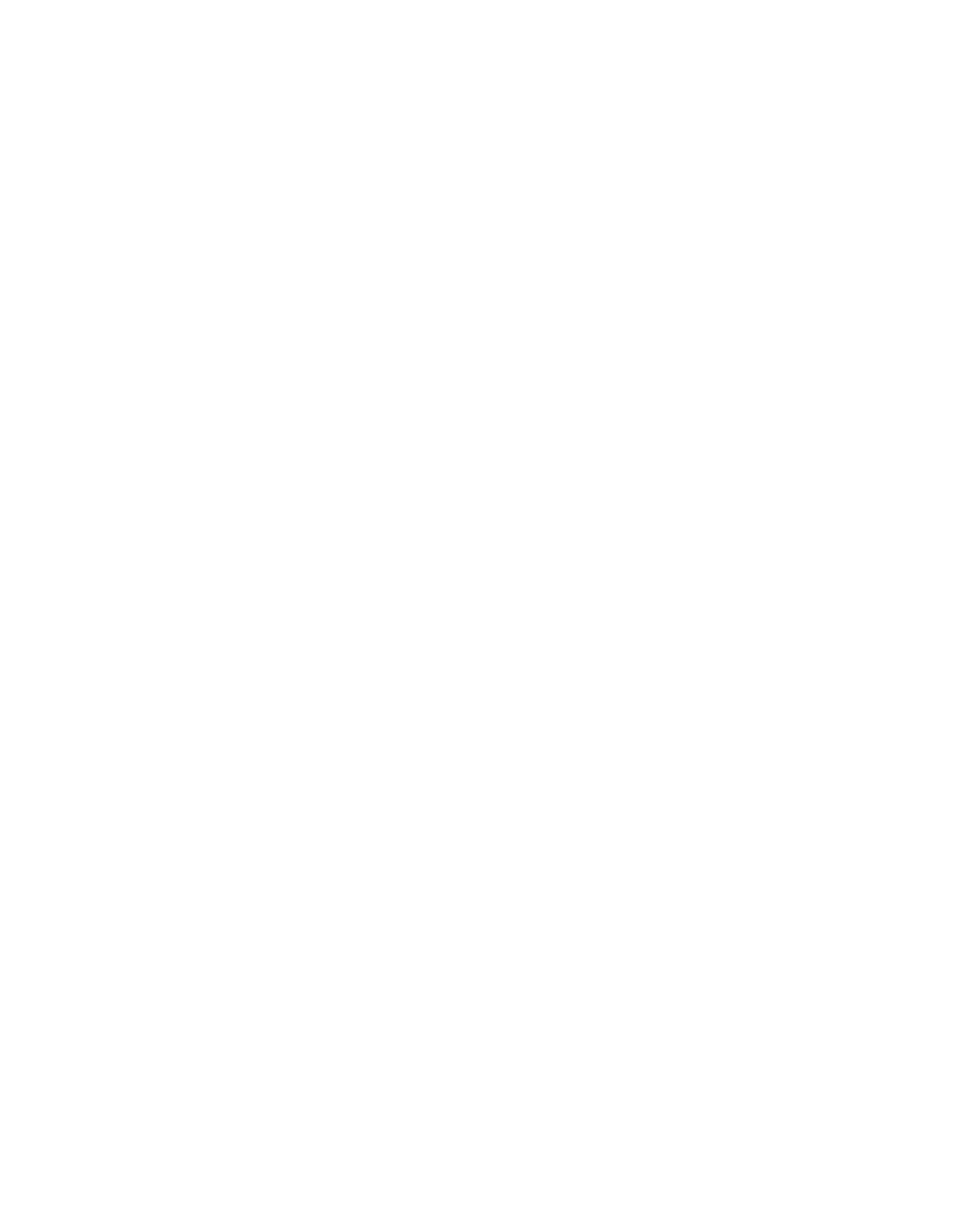### **STUDENT HEALTH INFORMATION & HISTORY FORM**

*Event: SBFYC (Saved by Faith Youth Camp) June 20-24, 2022 at Webster Conference Center, Salina, Kansas*

This health information and history form is to be completed and signed by a parent or guardian. Please use the back of form if necessary.

| Student's Name:                                                              | <b>Birth Date:</b> |
|------------------------------------------------------------------------------|--------------------|
| Name of the church you are attending camp with, city, and state:             |                    |
| <b>Parent/Guardian's Contact Information:</b>                                |                    |
| Parent/Guardian 1 - Name:                                                    |                    |
| Phone:                                                                       | Email:             |
| Parent/Guardian 2 - Name:                                                    |                    |
| Phone:                                                                       | Email:             |
| Emergency Contact (if other than above parents/guardians):                   |                    |
| Name:                                                                        | Relationship:      |
| Phone:                                                                       |                    |
| <b>Medical Care Contact:</b>                                                 |                    |
| Name of Physician:                                                           |                    |
| City/State:                                                                  | Physician's Phone: |
| <b>HEALTH HISTORY</b>                                                        |                    |
| Do you frequently suffer from pains in your chest? $YES$ NO                  |                    |
| $\Omega$ a vay often feel faint or bays spells of severe dizziness? $VEC$ NO |                    |

| Do you often feel faint or have spells of severe dizziness? $YES \cap NO \cap$                                 |  |  |  |
|----------------------------------------------------------------------------------------------------------------|--|--|--|
| Has a doctor ever told you that you have high blood pressure? YES $\Box$ NO $\Box$                             |  |  |  |
| Are you currently sick and/or using a medication not listed elsewhere on this form? YES<br>NOI I               |  |  |  |
| Have you had any operations or serious injuries in the last three months? YES $\Box$ NO $\Box$                 |  |  |  |
| Do you have arthritis, joint or back problems that might be aggravated by exercise? YES NO                     |  |  |  |
| Are you currently taking medicine or treatment? $YES \cap NO \cap$                                             |  |  |  |
|                                                                                                                |  |  |  |
| Have you been restricted from sports or swimming for any reason? $YES \cap NO \cap$                            |  |  |  |
|                                                                                                                |  |  |  |
|                                                                                                                |  |  |  |
| Have you ever had a severe reaction to a bee/hornet sting, or insect bite? YES $\Box$ NO $\Box$                |  |  |  |
|                                                                                                                |  |  |  |
| Do you have: $\Box$ Sinus Trouble $\Box$ Hay Fever $\Box$ Heart Trouble $\Box$ Epilepsy/Seizures $\Box$ Asthma |  |  |  |
| Diabetes   Communicable Diseases? If yes, explain: _____________________________                               |  |  |  |
| Please list any Allergies:                                                                                     |  |  |  |
|                                                                                                                |  |  |  |
|                                                                                                                |  |  |  |
|                                                                                                                |  |  |  |

Other Medical Needs: